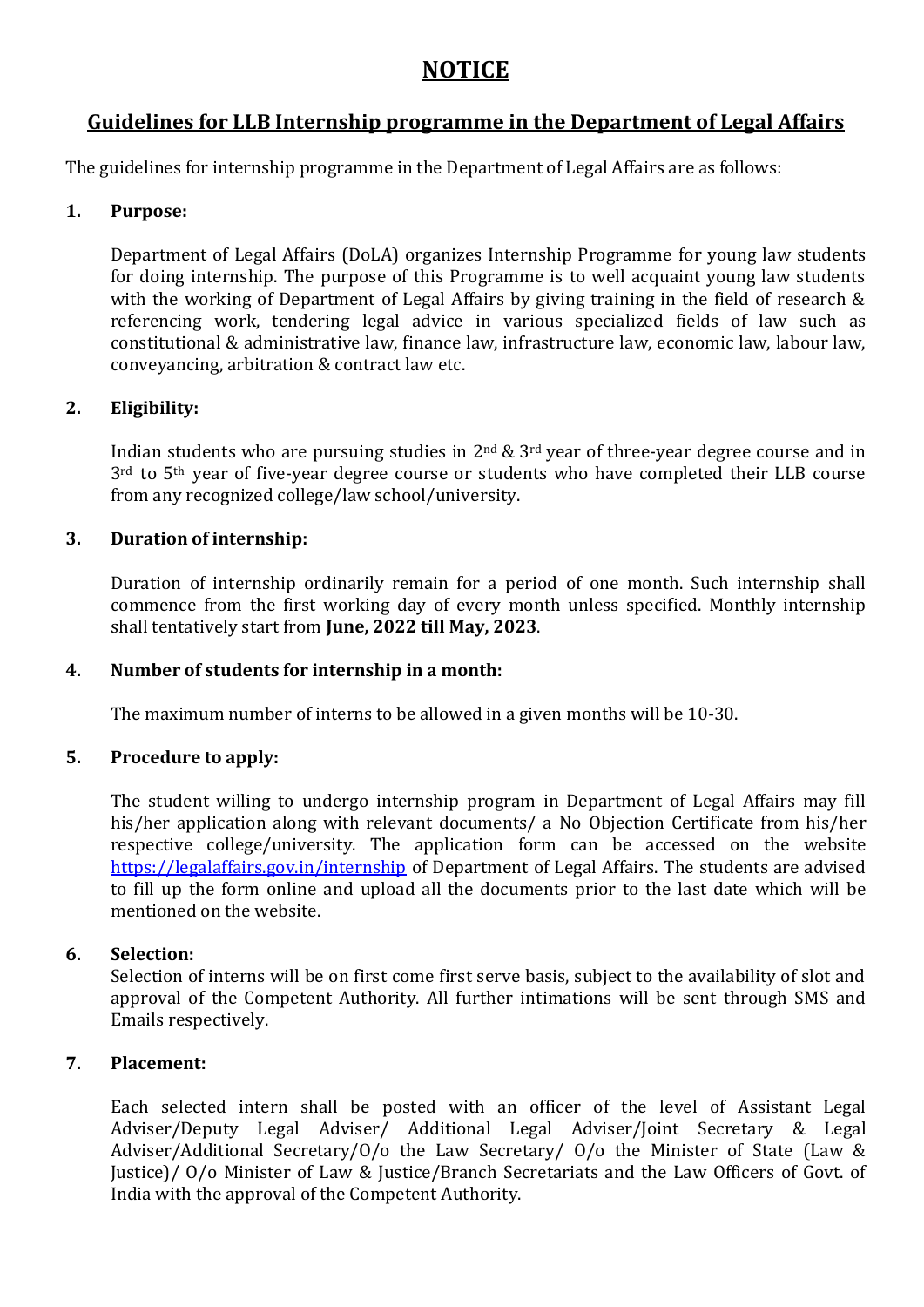#### **8. Submission of Report:**

At the end of the Internship Programme, all the interns will be required to submit a report on the work undertaken in this Department.

#### **9. Certificate of Internship:**

On satisfactory completion of internship, a Certificate of Internship shall be awarded. For satisfactory completion inter-alia 90% attendance is mandatory. This is a full time internship to be attended physically and the interns are not expected to pursue any other course/work during the tenure of internship.

#### **10. Termination:**

The Department may terminate the training programme of an intern at any time without assigning any reasons.

# **11. Terms & Conditions:**

- **i.** The Intern has to make his/her own accommodation arrangement during the internship.
- **ii.** Interns are required to present themselves at respective locations/premises from 9.00 AM to 5.30 PM unless otherwise permitted by the controlling officer.
- **iii.** The Intern shall follow the rules & regulations which are in general applicable to employees of the Department.
- **iv.** The Intern shall follow the confidentiality protocol of the Department and shall not reveal to any person or organization confidential information relating to the Department, its work and policies.
- **v.** The Internship is neither an employment nor an assurance of an employment with the Department.
- **vi.** Interns will follow the advice given to them by the Department regarding representations to third parties.
- **vii.** Library facility at the Main Secretariat is limited to referencing only; borrowing of books/journals is not extended to the interns. However, photo copies may be obtained from the Library.
- **viii.** In the event of unsatisfactory performance, the concerned intern may be advised by Department of Legal Affairs to discontinue the Internship.
	- **ix.** If the intern decides to disengage from the Department, prior intimation should be given to this Department.
	- **x.** The dress code of interns shall be formal black pant with white plain shirts.
	- **xi.** Selected interns are advised to contact respective Offices/ Sections in the Branch Secretariats for entry passes during the internship wherein the interns are posted. Interns posted in the Main Secretariat may contact Admin.II (LA) Section for the same.

# **12. Honorarium:**

The interns may be given an honorarium of Rs.5000/- on completion of their internship.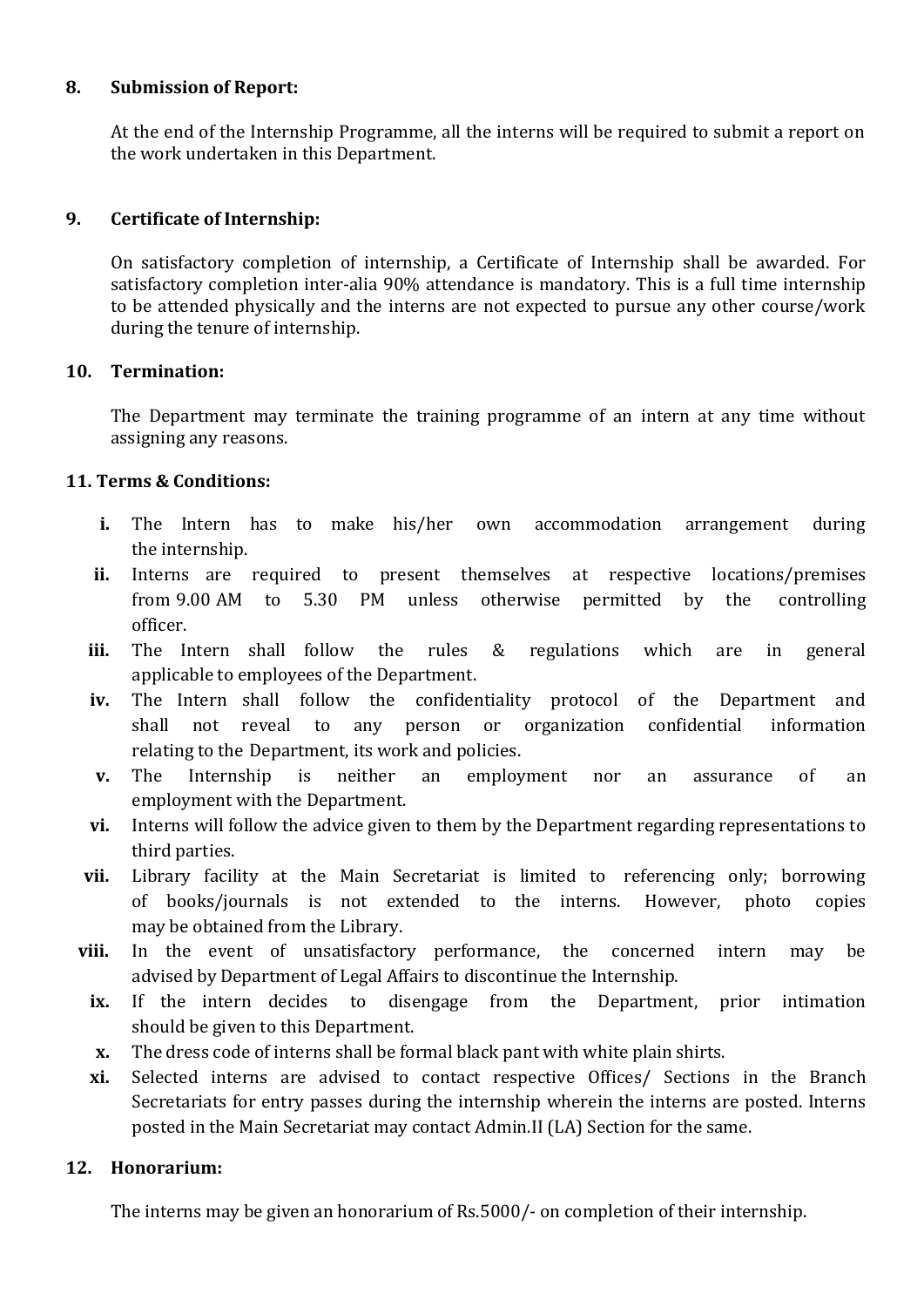For further information/clarification Kindly contact Section Officer, Admin.I (LA) at Tele. - 011-23387914 Email - admn1-la@nic.in

\*\*\*\*\*\*\*